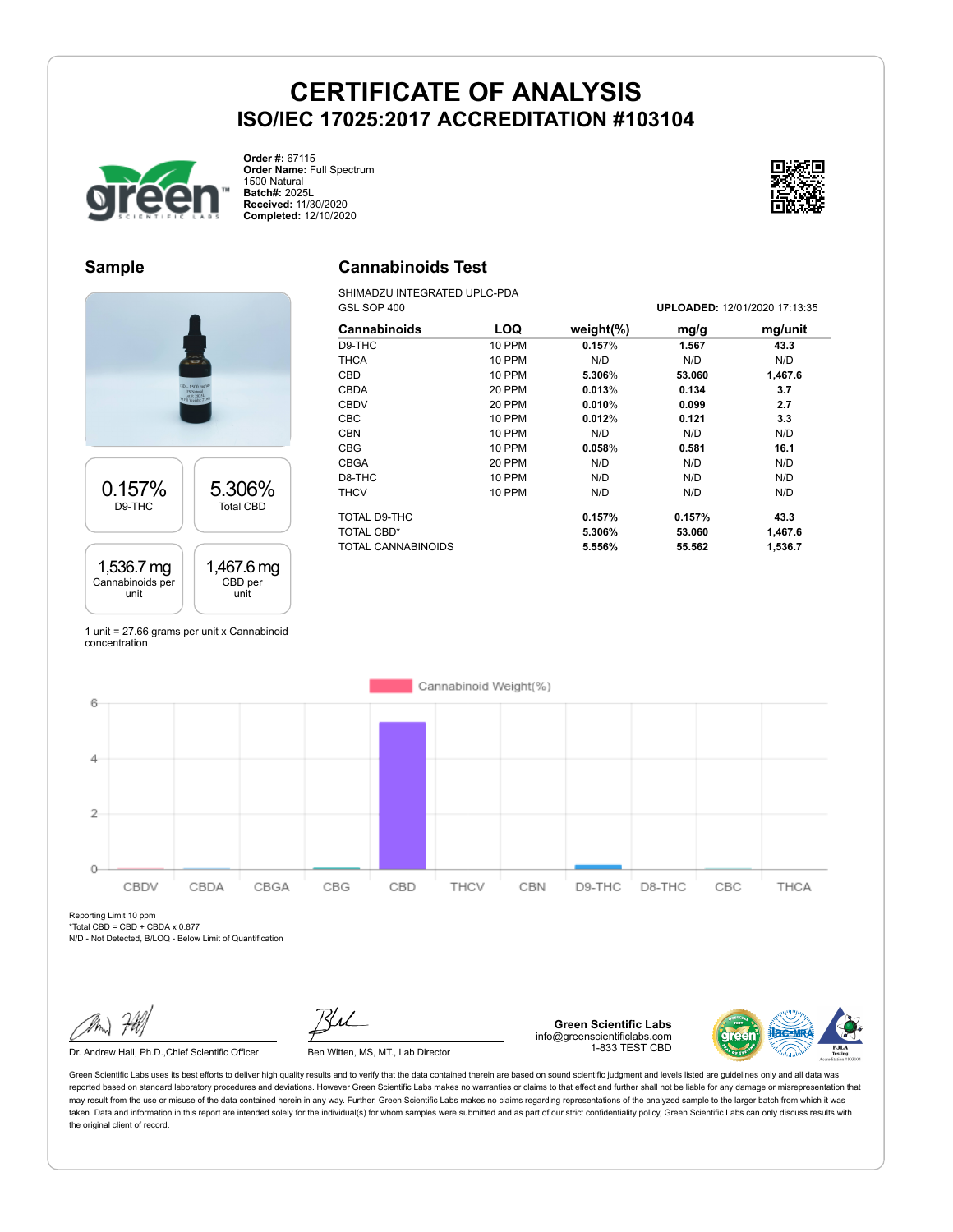

**Order #:** 67115 **Order Name:** Full Spectrum 1500 Natural **Batch#:** 2025L **Received:** 11/30/2020 **Completed:** 12/10/2020



### **TERPENES: TOTAL (0.000%)**

Headspace GCMS - Shimadzu GCMS QP2020 with HS20

GSL SOP 404 **Prepared:** 11/30/2020 21:26:16 **Uploaded:** 12/01/2020 07:52:35

**Terpene Results (%) LOQ (%) LOD (%)**

**Terpenes Breakdown**

**Top Terpenes Results:**



#### **Tested for but not present:**

ALPHA-PINENE, CAMPHENE, BETA-MYRCENE, BETA-PINENE, 3-CARENE, ALPHA-TERPINENE, TRANS-BETA-OCIMENE, LIMONENE, P-CYMENE, CIS-BETA-OCIMENE, EUCALYPTOL, GAMMA.- TERPINENE, TERPINOLENE, LINALOOL, ISOPULEGOL, GERANIOL, CARYOPHYLLENE, HUMULENE, CIS-NEROLIDOL, TRANS-NEROLIDOL, GUAIOL, CARYOPHYLLENE OXIDE, ALPHA-BISABOLOL

Dr. Andrew Hall, Ph.D.,Chief Scientific Officer Ben Witten, MS, MT., Lab Director

**Green Scientific Labs** info@greenscientificlabs.com 1-833 TEST CBD

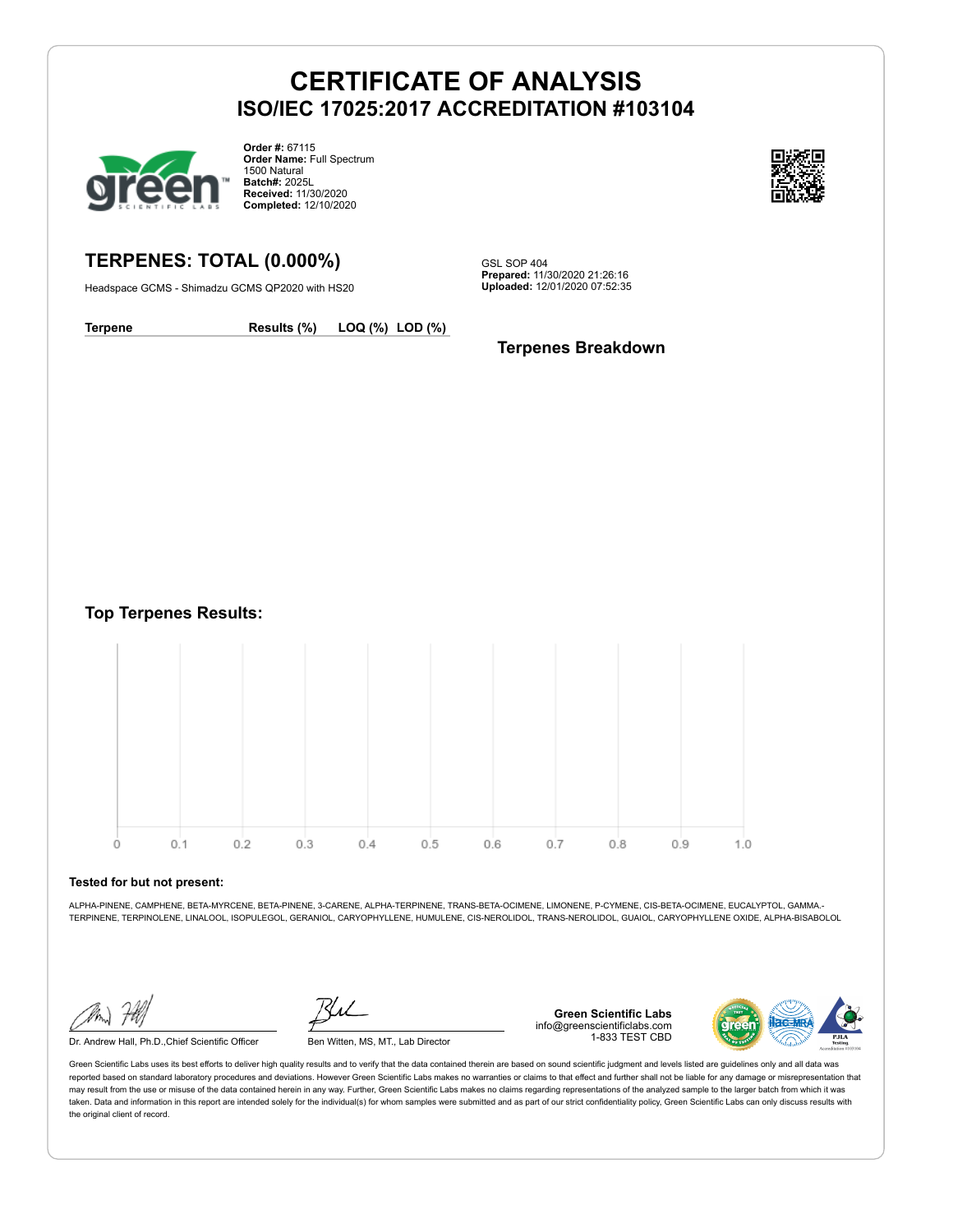

**Order #:** 67115 **Order Name:** Full Spectrum 1500 Natural **Batch#:** 2025L **Received:** 11/30/2020 **Completed:** 12/10/2020



**LOQ**

**LOD**

### **PESTICIDE ANALYSIS:**

GSL SOP 401 **PREPARED:** 11/30/2020 20:18:58 **UPLOADED:** 12/01/2020 14:37:51

GCMS-MS - Shimadzu GCMS-TQ8040

| Pesticide           | <b>Action Level</b><br>(ppm) | Results<br>(ppm) | LOQ<br>(ppm) | LOD<br>(ppm) |
|---------------------|------------------------------|------------------|--------------|--------------|
| CAPTAN              | 3.000                        | N/D              | 0.003        | 0.001        |
| CHLORDANE           | 0.100                        | N/D              | 0.003        | 0.001        |
| <b>CHLORFENAPYR</b> | 0.100                        | N/D              | 0.003        | 0.001        |
| <b>COUMAPHOS</b>    | 0.100                        | N/D              | 0.003        | 0.001        |

**Pesticide Action Level Results LOQ LOD (ppm) (ppm) (ppm) (ppm)** CYFLUTHRIN 1.000 N/D 0.003 0.001 CYPERMETHRIN 1.000 N/D 0.003 0.001 PENTACHLORONITROBENZENE 0.200 N/D 0.003 0.001

| LCMS-MS - Shimadzu LCMS-8060 |
|------------------------------|
|                              |

| <b>Pesticide</b>           | <b>Action Level</b> | <b>Results</b> | LOQ   | LOD   |
|----------------------------|---------------------|----------------|-------|-------|
|                            | (ppm)               | (ppm)          | (ppm) | (ppm) |
| <b>ABAMECTIN B1A</b>       | 0.300               | N/D            | 0.005 | 0.001 |
| <b>ACEPHATE</b>            | 3.000               | N/D            | 0.001 | 0.001 |
| <b>ACEQUINOCYL</b>         | 2.000               | N/D            | 0.001 | 0.001 |
| <b>ACETAMIPRID</b>         | 3.000               | N/D            | 0.005 | 0.001 |
| <b>ALDICARB</b>            | 0.100               | N/D            | 0.005 | 0.001 |
| <b>AZOXYSTROBIN</b>        | 3.000               | N/D            | 0.001 | 0.001 |
| <b>BIFENAZATE</b>          | 3.000               | N/D            | 0.005 | 0.001 |
| <b>BIFENTHRIN</b>          | 0.500               | N/D            | 0.005 | 0.001 |
| <b>BOSCALID</b>            | 3.000               | N/D            | 0.005 | 0.001 |
| CARBARYL                   | 0.500               | N/D            | 0.003 | 0.001 |
| <b>CARBOFURAN</b>          | 0.100               | N/D            | 0.001 | 0.001 |
| <b>CHLORANTRANILIPROLE</b> | 3.000               | N/D            | 0.005 | 0.005 |
| <b>CHLORMEQUAT</b>         | 3.000               | N/D            | 0.025 | 0.025 |
| <b>CHLORIDE</b>            |                     |                |       |       |
| <b>CHLORPYRIFOS</b>        | 0.100               | N/D            | 0.001 | 0.001 |
| <b>CLOFENTEZINE</b>        | 0.500               | N/D            | 0.001 | 0.001 |
| <b>DAMINOZIDE</b>          | 0.100               | N/D            | 0.005 | 0.001 |
| <b>DIAZINON</b>            | 0.200               | N/D            | 0.001 | 0.001 |
| <b>DICHLORVOS</b>          | 0.100               | N/D            | 0.005 | 0.001 |
| <b>DIMETHOATE</b>          | 0.100               | N/D            | 0.001 | 0.001 |
| <b>DIMETHOMORPH</b>        | 3.000               | N/D            | 0.005 | 0.001 |
| <b>ETHOPROPHOS</b>         | 0.100               | N/D            | 0.001 | 0.001 |
| <b>ETOFENPROX</b>          | 0.100               | N/D            | 0.001 | 0.001 |
| <b>ETOXAZOLE</b>           | 1.500               | N/D            | 0.010 | 0.005 |
| <b>FENHEXAMID</b>          | 3.000               | N/D            | 0.005 | 0.001 |
| <b>FENOXYCARB</b>          | 0.100               | N/D            | 0.005 | 0.001 |
| <b>FENPYROXIMATE</b>       | 2.000               | N/D            | 0.001 | 0.001 |
| <b>FIPRONIL</b>            | 0.100               | N/D            | 0.003 | 0.001 |
| <b>FLONICAMID</b>          | 2.000               | N/D            | 0.025 | 0.010 |
| <b>FLUDIOXONIL</b>         | 3.000               | N/D            | 0.003 | 0.001 |
| <b>HEXYTHIAZOX</b>         | 2.000               | N/D            | 0.005 | 0.001 |

| Pesticide              | <b>Action Level</b> | Results | LOQ   | LOD   |
|------------------------|---------------------|---------|-------|-------|
|                        | (ppm)               | (ppm)   | (ppm) | (ppm) |
| <b>IMAZALIL</b>        | 0.100               | N/D     | 0.005 | 0.001 |
| <b>IMIDACLOPRID</b>    | 3.000               | N/D     | 0.005 | 0.001 |
| <b>KRESOXIM-METHYL</b> | 1.000               | N/D     | 0.010 | 0.005 |
| <b>MALATHION</b>       | 2.000               | N/D     | 0.005 | 0.001 |
| <b>METALAXYL</b>       | 3.000               | N/D     | 0.001 | 0.001 |
| <b>METHIOCARB</b>      | 0.100               | N/D     | 0.005 | 0.001 |
| <b>METHOMYL</b>        | 0.100               | N/D     | 0.001 | 0.001 |
| <b>MEVINPHOS</b>       | 0.100               | N/D     | 0.001 | 0.001 |
| <b>MYCLOBUTANIL</b>    | 3.000               | N/D     | 0.005 | 0.001 |
| <b>NALED</b>           | 0.500               | N/D     | 0.005 | 0.001 |
| OXAMYL                 | 0.500               | N/D     | 0.001 | 0.001 |
| PACLOBUTRAZOL          | 0.100               | N/D     | 0.005 | 0.001 |
| <b>PERMETHRINS</b>     | 1.000               | N/D     | 0.005 | 0.001 |
| <b>PHOSMET</b>         | 0.200               | N/D     | 0.005 | 0.001 |
| PIPERONYL              |                     |         |       |       |
| <b>BUTOXIDE</b>        | 3.000               | N/D     | 0.001 | 0.001 |
| <b>PRALLETHRIN</b>     | 0.400               | N/D     | 0.005 | 0.005 |
| <b>PROPICONAZOLE</b>   | 1.000               | N/D     | 0.010 | 0.005 |
| <b>PROPOXUR</b>        | 0.100               | N/D     | 0.001 | 0.001 |
| <b>PYRETHRINS</b>      |                     |         |       |       |
| (PYRETHRIN I)          | 1.000               | N/D     | 0.005 | 0.005 |
| <b>PYRIDABEN</b>       | 3.000               | N/D     | 0.005 | 0.001 |
| <b>SPINETORAM</b>      | 3.000               | N/D     | 0.001 | 0.001 |
| <b>SPINOSAD</b>        | 3.000               | N/D     | 0.001 | 0.001 |
| <b>SPIROMESIFEN</b>    | 3.000               | N/D     | 0.005 | 0.001 |
| <b>SPIROTETRAMAT</b>   | 3.000               | N/D     | 0.001 | 0.001 |
| SPIROXAMINE            | 0.100               | N/D     | 0.001 | 0.001 |
| <b>TEBUCONAZOLE</b>    | 1.000               | N/D     | 0.005 | 0.001 |

THIACLOPRID 0.100 N/D 0.001 0.001 THIAMETHOXAM 1.000 N/D 0.001 0.001 TRIFLOXYSTROBIN 3.000 N/D 0.001 0.001

 $N/D = N$ ot Detected, A/LOQ = Above LOQ Level, B/LOQ = Below LOQ Level, B/LOD = Below LOD Level



Dr. Andrew Hall, Ph.D., Chief Scientific Officer Ben Witten, MS, MT., Lab Director

**Green Scientific Labs** info@greenscientificlabs.com 1-833 TEST CBD

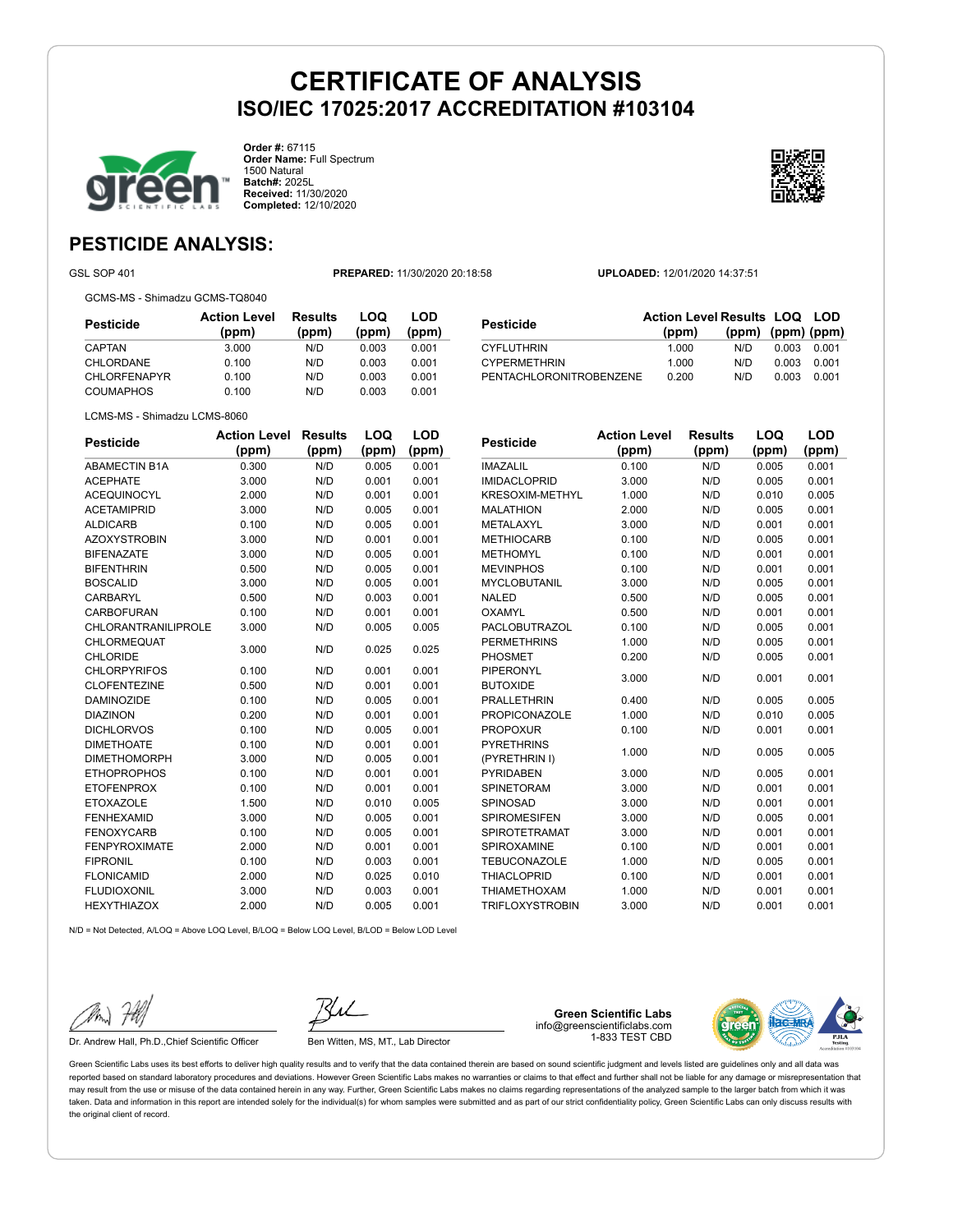

**Order #:** 67115 **Order Name:** Full Spectrum 1500 Natural **Batch#:** 2025L **Received:** 11/30/2020 **Completed:** 12/10/2020



### **RESIDUAL SOLVENTS:**

Headspace GCMS - Shimadzu GCMS QP2020 with HS20

GSL SOP 405 **Prepared:** 12/02/2020 18:26:12 **Uploaded:** 12/03/2020 20:13:01

| <b>Residual Solvent</b>  | <b>Action Level (ppm)</b> | Results (ppm) | LOQ (ppm) | LOD (ppm) |
|--------------------------|---------------------------|---------------|-----------|-----------|
| 1,1-DICHLOROETHENE       | 8                         | N/D           | 0.63      | 0.63      |
| 1,2- DICHLOROETHANE      | $\overline{2}$            | N/D           | 0.12      | 0.02      |
| <b>ACETONE</b>           | 5,000                     | N/D           | 140       | 20        |
| <b>ACETONITRILE</b>      | 410                       | N/D           | 25        | 1         |
| <b>BENZENE</b>           |                           | N/D           |           | 0.5       |
| <b>BUTANE</b>            | 5,000                     | N/D           | 50        | 10        |
| <b>CHLOROFORM</b>        |                           | N/D           |           | 0.5       |
| CIS 1,2-DICHLOROETHENE   | 5                         | N/D           | 0.73      | 0.18      |
| <b>ETHANOL</b>           | 5,000                     | N/D           | 140       | 20        |
| ETHYL ACETATE            | 5,000                     | N/D           | 140       | 20        |
| <b>ETHYL ETHER</b>       | 5,000                     | N/D           | 140       | 20        |
| ETHYLENE OXIDE           |                           | N/D           | $\Omega$  | 0         |
| <b>ISOPROPYL ALCOHOL</b> | 5,000                     | N/D           | 140       | 20        |
| <b>METHANOL</b>          | 3,000                     | N/D           | 100       | 20        |
| METHYLENE CHLORIDE       | 125                       | N/D           | 0.15      | 0.15      |
| N-HEPTANE                | 5,000                     | N/D           | 140       | 20        |
| N-HEXANE                 | 290                       | N/D           | 18        | 10        |
| <b>PENTANE</b>           | 5,000                     | N/D           | 140       | 20        |
| <b>PROPANE</b>           | 5,000                     | N/D           | 20        |           |
| <b>TOLUENE</b>           | 890                       | N/D           | 53        |           |
| TRANS 1,2-DICHLOROETHENE | 5                         | N/D           | 0.73      | 0.18      |
| <b>TRICHLOROETHENE</b>   |                           | N/D           |           | 0.5       |
| <b>XYLENES</b>           | 150                       | N/D           | 130       | 20        |

Dr. Andrew Hall, Ph.D., Chief Scientific Officer Ben Witten, MS, MT., Lab Director

**Green Scientific Labs** info@greenscientificlabs.com 1-833 TEST CBD

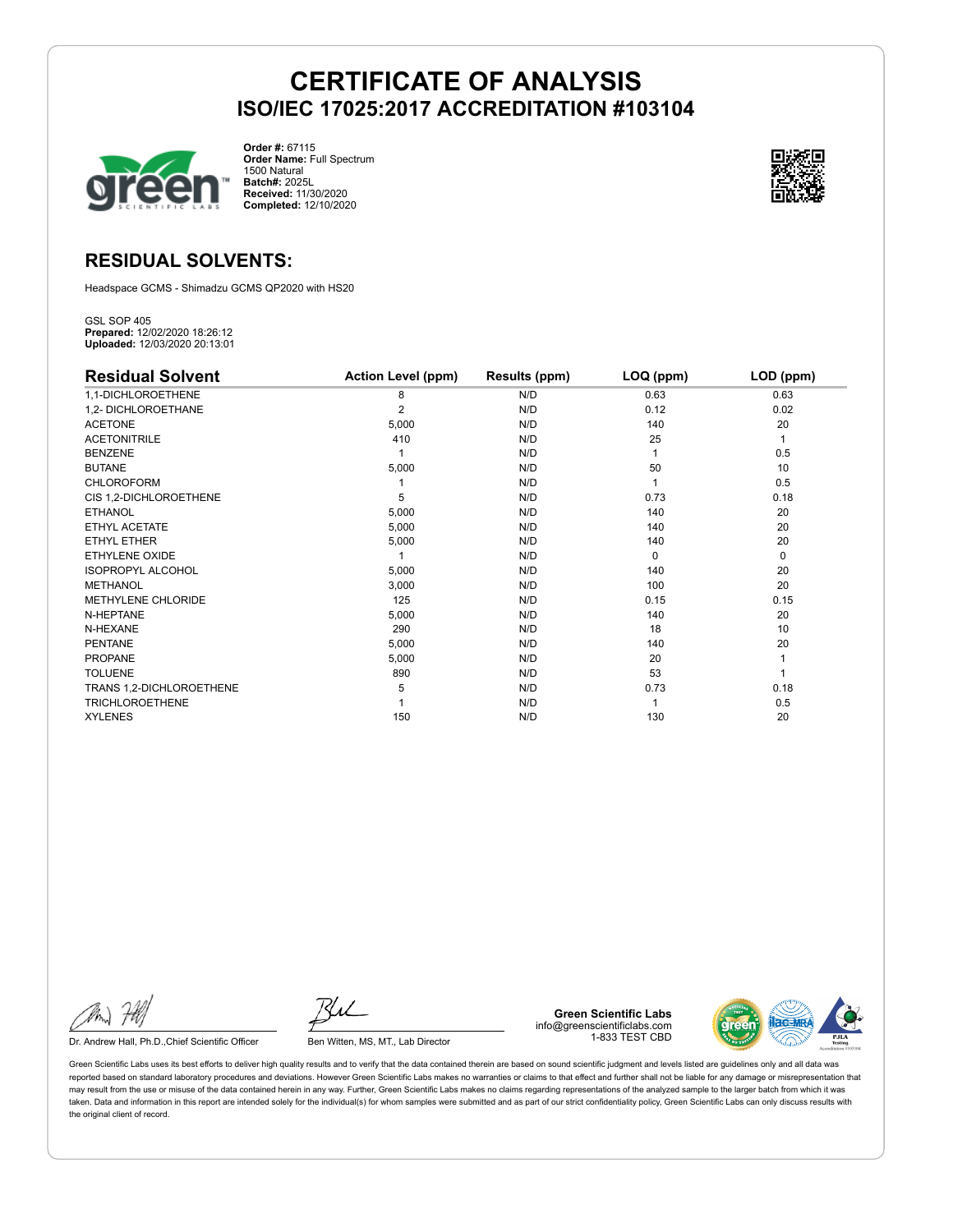

**Order #:** 67115 **Order Name:** Full Spectrum 1500 Natural **Batch#:** 2025L **Received:** 11/30/2020 **Completed:** 12/10/2020



### **Microbial Analysis:**

fa PCR - Agilent AriaMX **Microbial Analysis** GSL SOP 406 **Uploaded:** 12/07/2020 18:23:25

### **MICROBIAL ANALYSIS:**

PCR - Agilent AriaMX

| <b>Test</b>          | <b>SOP</b> | Test Method | Device Used       | <b>LOD</b>                          | <b>Allowable</b><br>Criteria  | <b>Actual Result Pass/Fail</b> |             |
|----------------------|------------|-------------|-------------------|-------------------------------------|-------------------------------|--------------------------------|-------------|
| TOTAL YEAST AND MOLD | 406.01     | USP 61/62+  | <b>ARIAMX PCR</b> | CFU/G BY<br><b>SAMPLE</b><br>TYPE** | 1.000 CFU/G                   | NOT DETECTED                   | <b>PASS</b> |
| STEC E. COLI*        | 406.01     | USP 61/62+  | <b>ARIAMX PCR</b> | 1 CFU/G**                           | DETECT/NOT<br><b>DETECTED</b> | NOT DETECTED                   | <b>PASS</b> |
| PATHOGENIC E. COLI   | 406.01     | USP 61/62+  | <b>ARIAMX PCR</b> | 1 CFU/G**                           | DETECT/NOT<br><b>DETECTED</b> | NOT DETECTED                   | <b>PASS</b> |
| SALMONELLA*          | 406.01     | USP 61/62+  | <b>ARIAMX PCR</b> | 1 CFU/G**                           | DETECT/NOT<br><b>DETECTED</b> | <b>NOT DETECTED</b>            | <b>PASS</b> |

† USP 61 (enumeration of bacteria TAC, TYM, and ENT/Coliform), USP 62 (identifying specific species E.coli Aspergillus etc)

\* STEC and Salmonella run as Multiplex

\*\* CFU/g Calculation based on MIP/Extract matrix \*\*\* Flavus = 2 Copies of DNA / Fumigatis = 2 Copies of DNA Niger = 20 Copies of DNA / Terrus = 10 copies of DNA

Dr. Andrew Hall, Ph.D., Chief Scientific Officer Ben Witten, MS, MT., Lab Director

**Green Scientific Labs** info@greenscientificlabs.com 1-833 TEST CBD